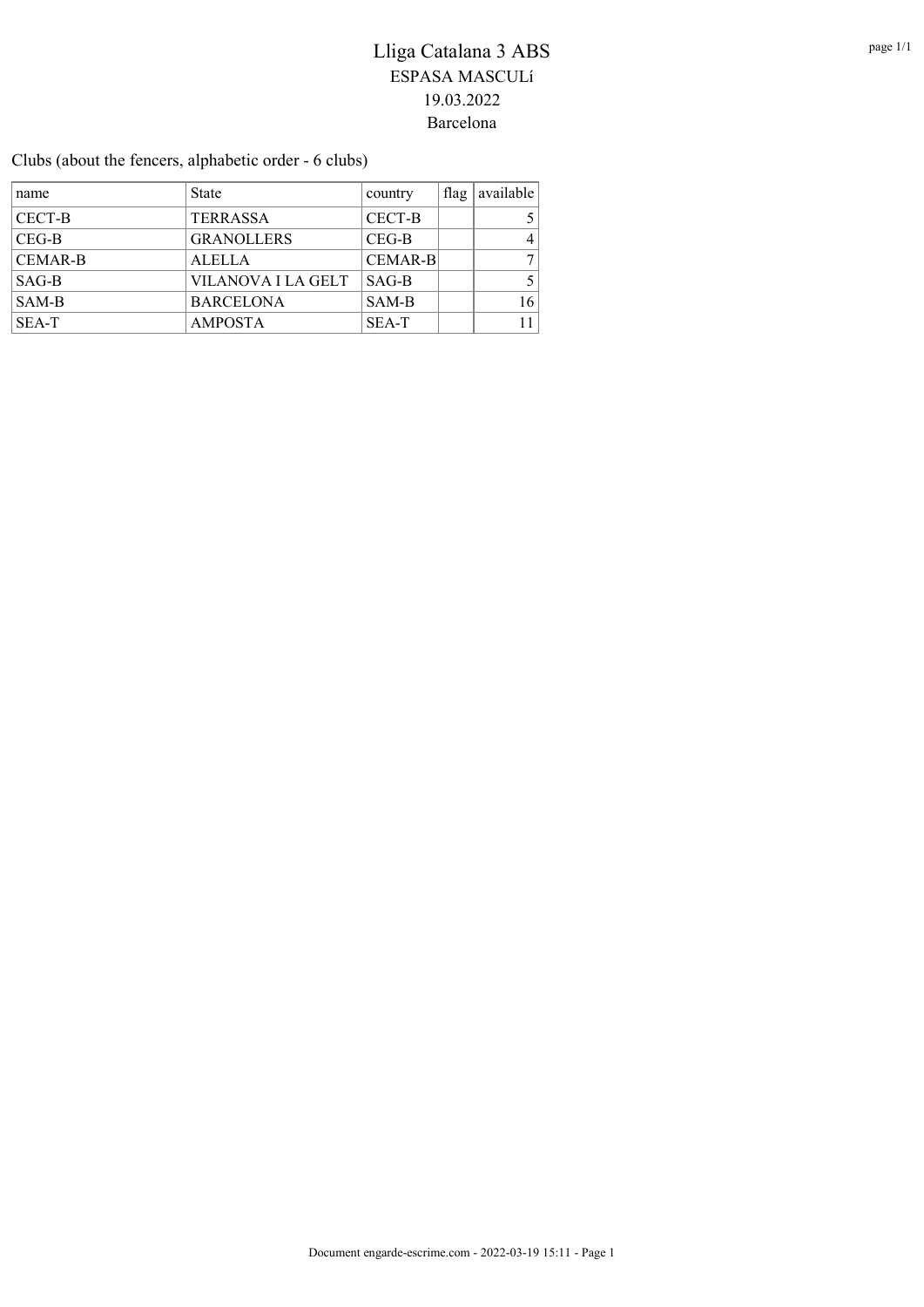Fencers (present, ordered by fencer number - 38 fencers)

| ran            |      | number   name and first name      | club    | flag |
|----------------|------|-----------------------------------|---------|------|
| 1              |      | 2 HEREDIA VIVES Aleix             | $CEG-B$ |      |
| $\overline{2}$ |      | 7 ROURE VILA Deneb                | SEA-T   |      |
| $\overline{3}$ | 8    | <b>TOMAS PUJOL Ferran</b>         | SEA-T   |      |
| $\overline{4}$ |      | 10 PEREZ-OBIOL CASTAÑEDA Axel     | SAM-B   |      |
| 5              |      | 13 ANDERTON Grant                 | CEMAR-  |      |
| 6              |      | 14 ARQUER LORENZO Aitor           | SAG-B   |      |
| $\overline{7}$ |      | 15 SABATE TOMAS Josep             | SEA-T   |      |
| 8              | 17   | <b>GASSET PIÑON Agustí</b>        | CECT-B  |      |
| 9              |      | 18 LLIBRE MOYA Jordi              | CECT-B  |      |
| 10             |      | 19 PINYOL TOMAS Genis             | SEA-T   |      |
| 11             |      | 24 GALBANY AGULLÓ Borja           | CEMAR-  |      |
| 12             |      | 25 SEÑIS LOPEZ Roger              | $CEG-B$ |      |
| 13             |      | 26 MORÉ CODINA Sergi              | SAM-B   |      |
| 14             | 27   | <b>CAMINAL LEIVA Niko</b>         | SAM-B   |      |
| 15             |      | 28 RODRIGO CASTELLO Pau           | SAM-B   |      |
| 16             |      | 29 BAGAN NAVARRO Hector           | SAM-B   |      |
| 17             | 31   | MARTI FRAIZ Jonathan              | SAM-B   |      |
| 18             |      | 32 LÓPEZ PÉREZ Iu Xuwang          | CECT-B  |      |
| 19             |      | 33 CORNET CARMONA Guillermo       | SAG-B   |      |
| 20             |      | 34 VIVAS FRANCO Mateo             | SEA-T   |      |
| 21             |      | 35 PÉREZ VILÁ Cristóbal           | SAM-B   |      |
| 22             |      | 36 BORODIN NESTERUK Ivan          | SEA-T   |      |
| 23             |      | 37 JIMENEZ GISBERT Biel           | SEA-T   |      |
| 24             |      | 39 BORRAS LLAMBRICH Marc          | SEA-T   |      |
| 25             |      | 40 VIDAL SOLA Quim                | SEA-T   |      |
| 26             |      | 41 PRADELL GRANÉ Joan             | CEMAR-  |      |
| 27             | 42   | <b>GARCIA VALLE Gonzalo</b>       | SAM-B   |      |
| 28             |      | 45 SANTIAGO ULLOD Adria           | CEMAR-  |      |
| 29             |      | 46 FUNES GONZALEZ Aarón           | CEMAR-  |      |
| 30             | 47   | CERVELLÓ THIÉBEAULD Marc          | SAG-B   |      |
| 31             |      | 50 ACCENSI GOMEZ Jahve            | SEA-T   |      |
| 32             |      | 52 LLEONART RODRÍGUEZ Marcel      | CEMAR-  |      |
| 33             | 54   | <b>BALCAZAR NAVARRO Jose Luis</b> | SAM-B   |      |
| 34             | 58   | TRIGINER MÍNGUEZ Bernat           | CECT-B  |      |
| 35             | 63   | ZAGUIRRE STOICA Darío             | CECT-B  |      |
| 36             | 9999 | <b>SABATE TOMAS Enric</b>         | SEA-T   |      |
| 36             | 9999 | SANZ DEL PUERTO Andy              | $CEG-B$ |      |
| 36             | 9999 | VICTOR LIRAUD MATHIEU Antoine     | SAM-B   |      |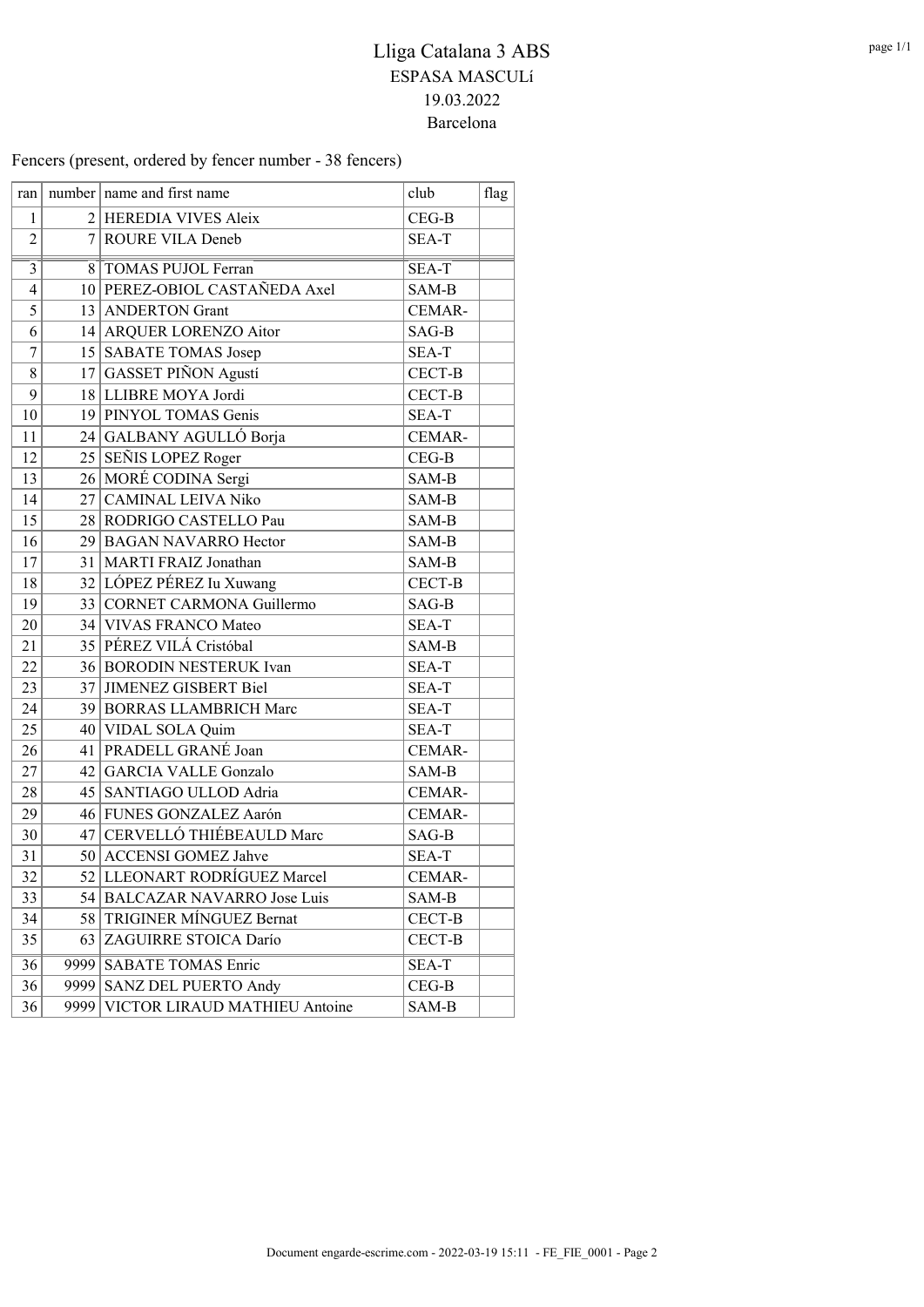Overall number of participants: 38 Number of participants among the 32 first fencers of the FIE ranking: 18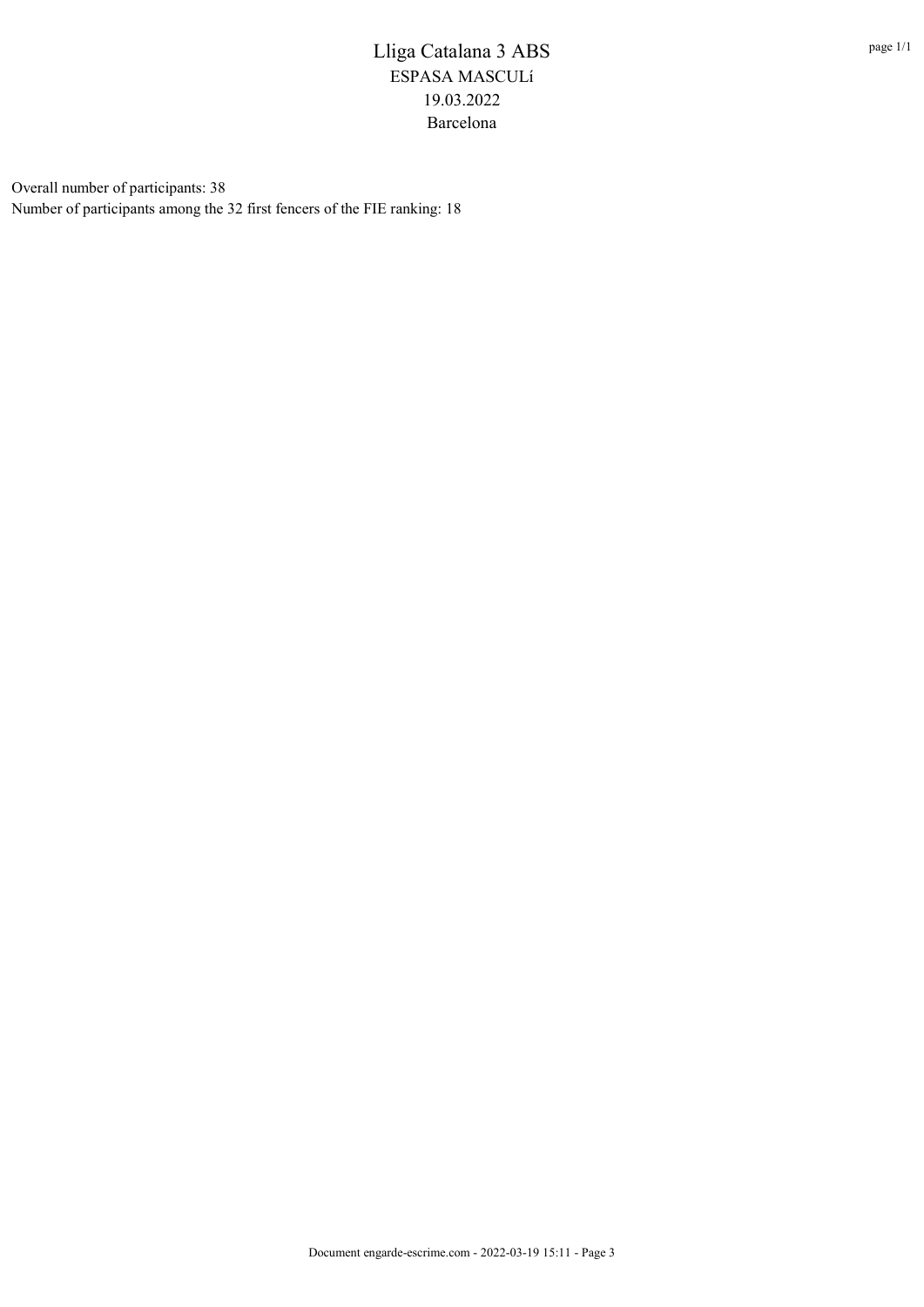### Formula of the competition

28 fencers

2 poules: rounds

Round No 1 28 fencers 4 poules of 7 Separation by : clubs 24 qualifiers

Round No 2 34 fencers 5 poules (4 poules of 7, 1 poule of 6) Separation by : clubs 27 qualifiers

Direct elimination : 27 fencers

Direct tableau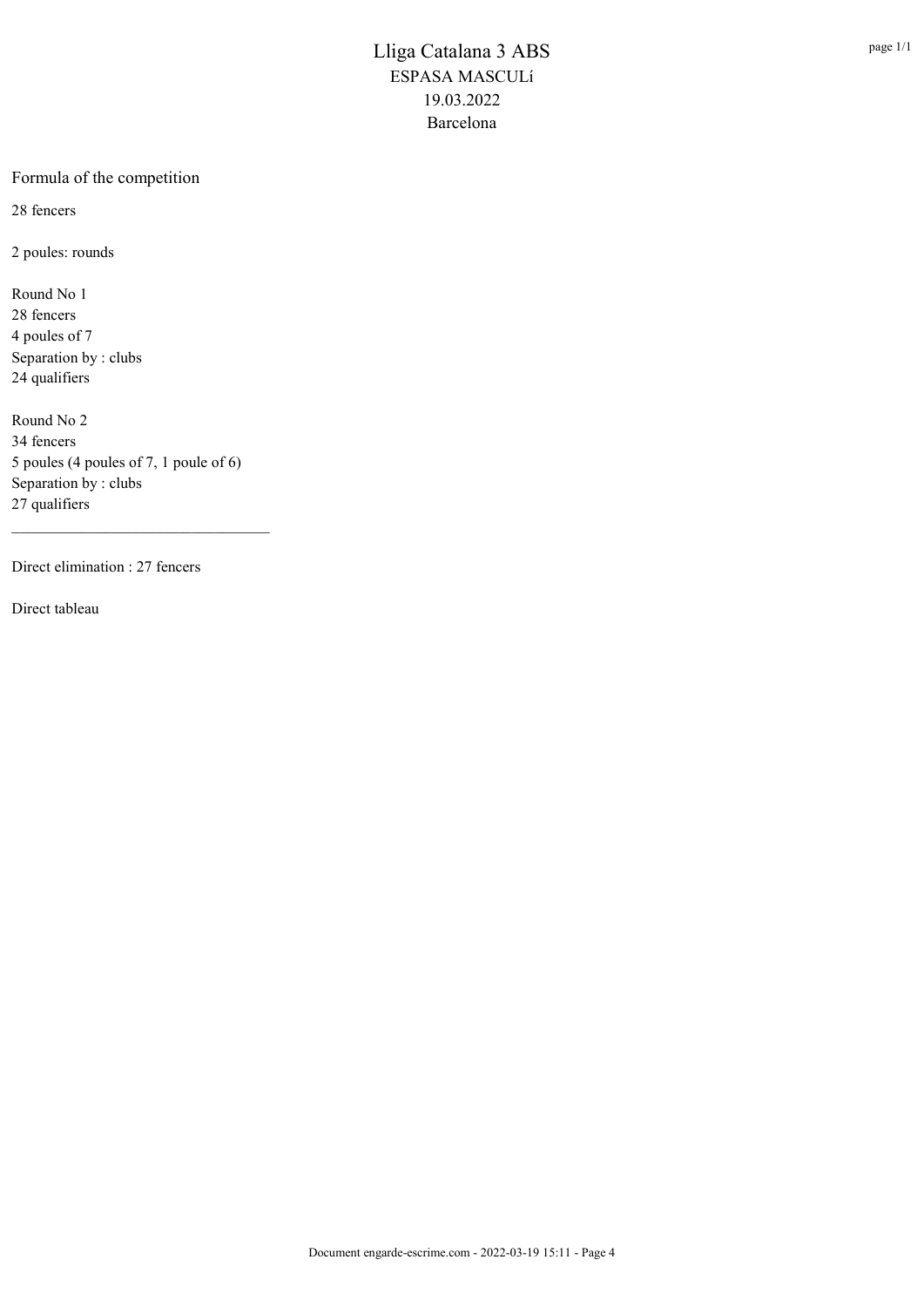### Poules, round No 1

| Poule No 1                        |                |                                                                                                                                                                                      |              |                |                |                  |
|-----------------------------------|----------------|--------------------------------------------------------------------------------------------------------------------------------------------------------------------------------------|--------------|----------------|----------------|------------------|
|                                   |                |                                                                                                                                                                                      | V/M          | ind.           | <b>HS</b> rank |                  |
| <b>GARCIA VALLE Gonzalo</b>       | SAM-B          | V41<br>V <sub>2</sub><br>V41<br>$\mathbf{V}$                                                                                                                                         | 0.667        | $\theta$       | 17             | 3                |
| <b>TRIGINER MÍNGUEZ Bernat</b>    | <b>CECT-B</b>  | $\overline{2}$<br>3<br>$\overline{\mathsf{V}}$<br>$\overline{2}$<br>$\overline{\mathsf{V}}$<br>$\overline{2}$<br>$\mathcal{L}_{\mathcal{A}}$                                         | 0.333        | $-4$           | 19             | 5                |
| <b>BORRAS LLAMBRICH Marc</b>      | <b>SEA-T</b>   | $\overline{3}$<br>$\overline{\mathsf{V}}$<br>$\overline{4}$<br>$\overline{\mathsf{V}}$<br>$\overline{\mathsf{V}}$<br>$\mathcal{L}_{\mathcal{A}}$<br>$\mathbf{1}$                     | 0.500        | $\overline{2}$ | 23             | $\overline{4}$   |
| <b>BAGAN NAVARRO Hector</b>       | SAM-B          | $\overline{3}$<br>$\overline{\mathbf{V}}$<br>V31<br><b>T</b><br>$\mathbf{1}$<br>$\overline{4}$                                                                                       | 0.333        | $-4$           | 17             | 6                |
| <b>CORNET CARMONA Guillermo</b>   | SAG-B          | V <br>V <sub>3</sub><br>$\mathbf{V}$<br>$\mathbf{0}$<br>$\overline{\mathsf{V}}$<br>4                                                                                                 | 0.667        | 3              | 22             | $\overline{2}$   |
| <b>SANZ DEL PUERTO Andy</b>       | $CEG-B$        | $\overline{2}$<br>$\overline{3}$<br>$\overline{4}$<br>$\overline{\mathsf{V}}$<br>$\overline{2}$<br>$\overline{3}$                                                                    | 0.167        | $-7$           | 19             | $\overline{7}$   |
| GALBANY AGULLÓ Borja              | <b>CEMAR-B</b> | $\overline{\mathsf{V}}$<br>$\mathbf{1}$<br>$\overline{V}$<br>$\overline{\mathsf{V}}$<br>V<br>V<br>×.                                                                                 | 0.833        | 10             | 26             | $\mathbf{1}$     |
| Poule No 2                        |                |                                                                                                                                                                                      |              |                |                |                  |
|                                   |                |                                                                                                                                                                                      | $V/M$ ind.   |                | <b>HS</b> rank |                  |
| <b>BALCAZAR NAVARRO Jose Luis</b> | SAM-B          | $\overline{\mathsf{V}}$<br>$\overline{3}$<br>$\overline{2}$<br>$\mathbf{V}$<br>$\overline{c}$<br>V                                                                                   | 0.500        | $-4$           | 22             | 5                |
| ZAGUIRRE STOICA Darío             | CECT-B         | $\overline{\mathsf{V}}$<br>$\overline{\mathsf{V}}$<br>$\overline{0}$<br>$\overline{\mathsf{V}}$<br>$\overline{\mathsf{V}}$<br>F<br>$\overline{2}$                                    | 0.667        | $\theta$       | 22             | $\overline{3}$   |
| PRADELL GRANÉ Joan                | <b>CEMAR-B</b> | $\mathcal{C}^{\mathcal{A}}$<br>$\overline{\mathsf{V}}$<br>$\overline{2}$<br>$\overline{4}$<br>$\overline{4}$<br>$\mathfrak{Z}$<br>$\boldsymbol{0}$                                   | 0.167        | $-10$          | 18             | 6                |
| RODRIGO CASTELLO Pau              | SAM-B          | $\overline{\mathbf{V}}$<br>$\overline{\mathbf{V}}$<br>$\mathcal{L}_{\mathcal{A}}$<br>$\overline{\mathsf{V}}$<br>$\overline{\mathsf{V}}$<br>$\overline{\mathsf{V}}$<br>$\overline{V}$ | 1.000        | 15             | 30             | 1                |
| SEÑIS LOPEZ Roger                 | $CEG-B$        | $\overline{\mathsf{V}}$<br>$\overline{2}$<br>$\overline{V}$<br>$\overline{4}$<br>$\overline{\mathsf{V}}$<br>3                                                                        | 0.500        | $\mathbf{1}$   | 24             | $\overline{4}$   |
| CERVELLÓ THIÉBEAULD Marc          | $SAG-B$        | $\overline{3}$<br>$\overline{2}$<br>$\overline{4}$<br>$\overline{2}$<br>$\overline{4}$<br>$\theta$                                                                                   | 0.000        | $-15$          | 15             | $\boldsymbol{7}$ |
| <b>VIVAS FRANCO Mateo</b>         | SEA-T          | $\overline{4}$<br>$\overline{V}$<br>$\overline{4}$<br>V<br>$\overline{\mathsf{V}}$<br>V<br>e i                                                                                       | 0.667        | 13             | 28             | $\overline{2}$   |
| Poule No 3                        |                |                                                                                                                                                                                      |              |                |                |                  |
|                                   |                |                                                                                                                                                                                      | V/M          | ind.           | <b>HS</b> rank |                  |
| PÉREZ VILÁ Cristóbal              | SAM-B          | $\overline{\mathsf{V}}$<br>$\overline{c}$<br>$\mathbf V$<br>$\rm{V}$<br>$\overline{4}$<br>V                                                                                          | 0.667        | 5              | 26             | $\overline{2}$   |
| MORÉ CODINA Sergi                 | SAM-B          | $\overline{4}$<br>$_{\rm V2}$<br>$\overline{\mathsf{V}}$<br>$\overline{\mathbf{V}}$<br>$\overline{3}$<br>$\overline{\mathbf{V}}$<br><b>T</b><br>$\mathcal{L}_{\mathcal{A}}$          | 0.667        | $\overline{4}$ | 24             | $\overline{4}$   |
| VICTOR LIRAUD MATHIEU Antoi       | SAM-B          | $\mathbf{1}$<br>$\overline{\mathsf{V}}$<br>$\overline{\mathsf{V}}$<br>$\overline{\mathsf{V}}$<br>$\overline{4}$<br>$\mathbf V$                                                       | 0.667        | 5              | 25             | $\mathfrak{Z}$   |
| <b>ACCENSI GOMEZ Jahve</b>        | SEA-T          | $\overline{\mathbf{V}}$<br><b>T</b><br>$\overline{\mathsf{V}}$<br>$\overline{\mathsf{V}}$<br>$\overline{4}$<br>$\overline{\mathsf{V}}$<br>$\overline{\mathsf{V}}$                    | 0.833        | 13             | 29             | $\mathbf{1}$     |
| <b>JIMENEZ GISBERT Biel</b>       | SEA-T          | $\overline{2}$<br>$\overline{3}$<br>3<br>$\overline{2}$<br>$\overline{V}$<br>$\mathbf{1}$                                                                                            | $0.167 - 11$ |                | 16             | $\boldsymbol{7}$ |
| LÓPEZ PÉREZ Iu Xuwang             | <b>CECT-B</b>  | $\overline{c}$<br>$\overline{2}$<br>$\overline{\mathsf{V}}$<br>$\overline{c}$<br>$\overline{\mathsf{V}}$<br>$\overline{4}$                                                           | 0.333        | $-7$           | 20             | 5                |
| SANTIAGO ULLOD Adria              | <b>CEMAR-B</b> | $\overline{2}$<br>$\overline{3}$<br>$\overline{2}$<br>$\overline{4}$<br>$\mathbf{1}$<br>m.<br>V                                                                                      | 0.167        | $-9$           | 17             | 6                |
| Poule No 4                        |                |                                                                                                                                                                                      |              |                |                |                  |
|                                   |                |                                                                                                                                                                                      | V/M          | ind.           | <b>HS</b> rank |                  |
| <b>SABATE TOMAS Enric</b>         | <b>SEA-T</b>   | $\rm{V}$<br>$\mathbf{V}$<br>V <sup>4</sup><br>V<br>$\overline{4}$<br>$\overline{4}$                                                                                                  | 0.667        | 7              | 27             | 4                |
| <b>BORODIN NESTERUK Ivan</b>      | SEA-T          | V4V<br>$\rm{V}$<br>$\overline{\mathsf{V}}$<br>T.<br>$\overline{4}$<br>$\mathbf{V}$                                                                                                   | 0.833        | 7              | 28             | $\mathbf{1}$     |
| VIDAL SOLA Quim                   | SEA-T          | T.<br>$\overline{\mathsf{V}}$<br>V4V<br>$\overline{3}$<br>V4<br>$\overline{3}$                                                                                                       | 0.667        | 9              | 24             | $\mathfrak{Z}$   |
| FUNES GONZALEZ Aarón              | <b>CEMAR-B</b> | $\overline{3}$<br>$\mathbf{1}$<br>$\overline{4}$<br>$\mathbf{1}$<br>$\mathbf{1}$<br>$\overline{\mathcal{A}}$                                                                         | 0.000        | $-16$          | 14             | $\boldsymbol{7}$ |
| LLEONART RODRÍGUEZ Marcel         | <b>CEMAR-B</b> | $\overline{V}$<br>$\overline{V}$<br><b>T</b><br>$\overline{\mathsf{V}}$<br>$\mathbf{V}$<br>$\mathbf{1}$<br>V                                                                         | 0.833        | 5              | 26             | $\overline{2}$   |
| <b>CAMINAL LEIVA Niko</b>         | SAM-B          | $\overline{3}$<br>3<br>$\overline{4}$<br>$\mathbf{1}$<br>V<br>$\mathcal{L}_{\mathcal{A}}$<br>$\overline{4}$                                                                          | 0.167        | $-9$           | 20             | 6                |
| MARTI FRAIZ Jonathan              | SAM-B          | $\overline{3}$<br>$\overline{3}$<br>$\overline{V}$<br>$\overline{3}$<br>V<br>4<br>$\mathcal{A}$                                                                                      | 0.333        | $-3$           | 23             | 5                |
|                                   |                |                                                                                                                                                                                      |              |                |                |                  |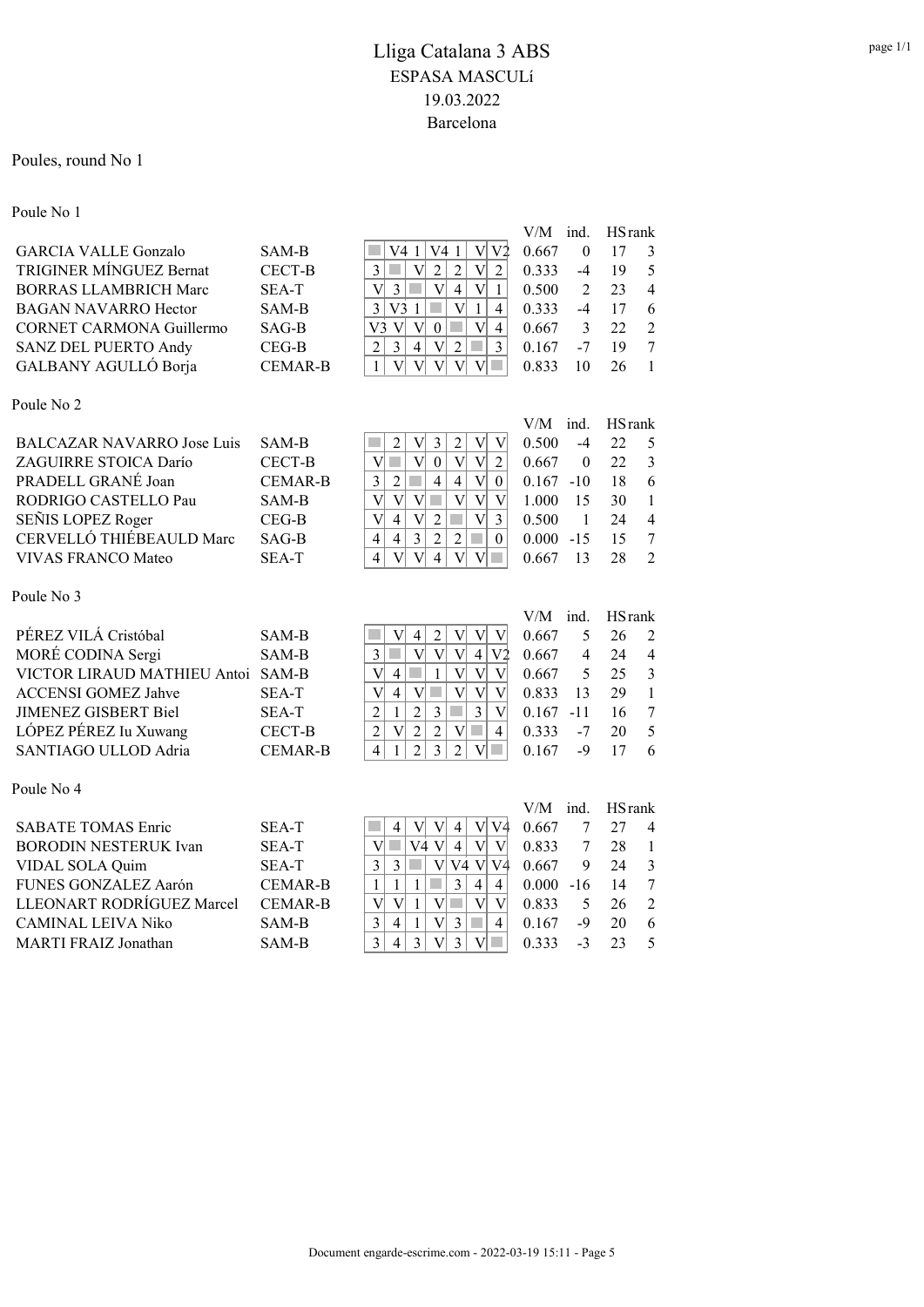Ranking of poules, round No 1 (ordered by ranking - 28 fencers)

|                | ran   name and first name         | flag $ $ club | V/M   | ind.             | HS              | group          |
|----------------|-----------------------------------|---------------|-------|------------------|-----------------|----------------|
| 1              | RODRIGO CASTELLO Pau              | SAM-B         | 1.000 | 15               | 30 <sup>2</sup> | qualifier      |
| $\overline{2}$ | <b>ACCENSI GOMEZ Jahve</b>        | SEA-T         | 0.833 | 13               | 29              | qualifier      |
| 3              | GALBANY AGULLÓ Borja              | CEMAR-        | 0.833 | 10               | 26              | qualifier      |
| 4              | <b>BORODIN NESTERUK Ivan</b>      | SEA-T         | 0.833 | $\overline{7}$   | 28              | qualifier      |
| 5              | LLEONART RODRÍGUEZ Marcel         | <b>CEMAR-</b> | 0.833 | 5                |                 | $26$ qualifier |
| 6              | <b>VIVAS FRANCO Mateo</b>         | SEA-T         | 0.667 | 13               |                 | $28$ qualifier |
| 7              | VIDAL SOLA Quim                   | SEA-T         | 0.667 | 9                | 24              | qualifier      |
| 8              | <b>SABATE TOMAS Enric</b>         | SEA-T         | 0.667 | $\overline{7}$   | 27              | qualifier      |
| 9              | PÉREZ VILÁ Cristóbal              | SAM-B         | 0.667 | 5                |                 | $26$ qualifier |
| 10             | VICTOR LIRAUD MATHIEU Antoine     | SAM-B         | 0.667 | 5                |                 | $25$ qualifier |
| 11             | MORÉ CODINA Sergi                 | SAM-B         | 0.667 | $\overline{4}$   | 24              | qualifier      |
| 12             | <b>CORNET CARMONA Guillermo</b>   | SAG-B         | 0.667 | $\overline{3}$   | 22              | qualifier      |
| 13             | ZAGUIRRE STOICA Darío             | CECT-B        | 0.667 | $\boldsymbol{0}$ |                 | $22$ qualifier |
| 14             | <b>GARCIA VALLE Gonzalo</b>       | SAM-B         | 0.667 | $\boldsymbol{0}$ | 17              | qualifier      |
| 15             | <b>BORRAS LLAMBRICH Marc</b>      | SEA-T         | 0.500 | $\overline{2}$   | 23              | qualifier      |
| 16             | SEÑIS LOPEZ Roger                 | $CEG-B$       | 0.500 | $\mathbf{1}$     |                 | $24$ qualifier |
| 17             | <b>BALCAZAR NAVARRO Jose Luis</b> | SAM-B         | 0.500 | $-4$             | 22              | qualifier      |
| 18             | MARTI FRAIZ Jonathan              | SAM-B         | 0.333 | $-3$             | 23              | qualifier      |
| 19             | TRIGINER MÍNGUEZ Bernat           | CECT-B        | 0.333 | $-4$             | $19$            | qualifier      |
| 20             | <b>BAGAN NAVARRO Hector</b>       | SAM-B         | 0.333 | $-4$             | 17 <sup>1</sup> | qualifier      |
| 21             | LÓPEZ PÉREZ Iu Xuwang             | <b>CECT-B</b> | 0.333 | $-7$             |                 | $20$ qualifier |
| 22             | SANZ DEL PUERTO Andy              | $CEG-B$       | 0.167 | $-7$             | 19              | qualifier      |
| 23             | <b>CAMINAL LEIVA Niko</b>         | SAM-B         | 0.167 | $-9$             |                 | $20$ qualifier |
| 24             | SANTIAGO ULLOD Adria              | CEMAR-        | 0.167 | $-9$             | 17 <sup>1</sup> | qualifier      |
| 25             | PRADELL GRANÉ Joan                | CEMAR-        | 0.167 | $-10$            | 18              | eliminat       |
| 26             | JIMENEZ GISBERT Biel              | SEA-T         | 0.167 | $-11$            | 16              | eliminat       |
| 27             | CERVELLÓ THIÉBEAULD Marc          | $SAG-B$       | 0.000 | $-15$            | 15              | eliminat       |
| 28             | <b>FUNES GONZALEZ Aarón</b>       | CEMAR-        | 0.000 | $-16$            | 14              | eliminat       |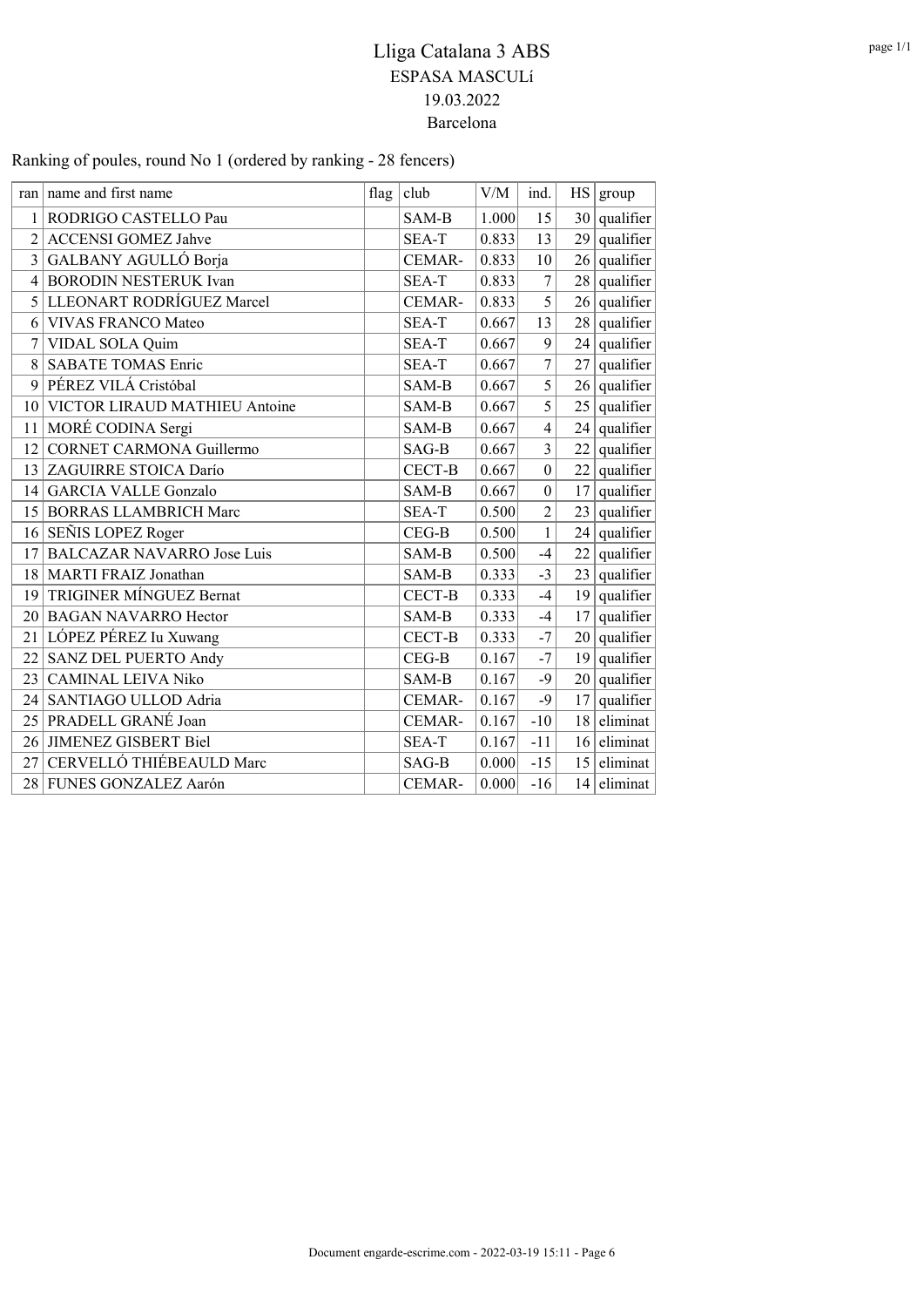#### Poules, round No 2

### Poule No 1 V/M ind. HSrank PINYOL TOMAS Genis SEA-T  $\boxed{\parallel V \parallel V \parallel V \parallel 3}$  0.833 12 28 2 CAMINAL LEIVA Niko SAM-B  $|0| = |2| + |1| + |2| + |0| = 0.333 -12 = 15 = 5$ CORNET CARMONA Guillermo SAG-B 4 V 1 V V 2 0.500 -2 22 4 BORRAS LLAMBRICH Marc SEA-T 3 V V V V 0 0.667 2 23 3 RODRIGO CASTELLO Pau SAM-B  $|2|4|4|4| = |V|4|$  0.167 -5 23 6 ZAGUIRRE STOICA Darío CECT-B  $|2|3|3|2|3| = |0|0.000 -16 \t13 \t7$ HEREDIA VIVES Aleix CEG-B  $|V| \vee |V| \vee |V| \vee |V| = 1.000213011$ Poule No 2 V/M ind. HSrank BAGAN NAVARRO Hector SAM-B  $\left|\right| 2 \left| \right| \left| \right| 3 \left| 0 \right| 0.400 \left| 6 \right| 13 \left| 40 \right|$ VICTOR LIRAUD MATHIEU Antoi SAM-B  $|V| = 4 2 0 0 0$ . 0.200 -11 11 6 ROURE VILA Deneb SEA-T  $3 \mid V \mid 4 \mid 4 \mid 2 \mid 0.200$  -6 18 5 SABATE TOMAS Enric SEA-T 1 V V 2 2 0.400 -4 15 3 LLIBRE MOYA Jordi CECT-B  $|V|V|V|V| = |V|$  1.000 13 25 1 GALBANY AGULLÓ Borja CEMAR-B  $V | V | V | V | 3$  0.800 14 23 2 Poule No 3 V/M ind. HSrank TOMAS PUJOL Ferran SEA-T 2 V V V V 4 0.667 2 26 3 GARCIA VALLE Gonzalo SAM-B  $|V|| = |V| 2 |V3 V2 V | 0.833 10 22 1$ GASSET PIÑON Agustí CECT-B 3 1 V 4 V V 0.500 -1 23 4 BORODIN NESTERUK Ivan SEA-T 3 V 4 V V V 0.667 7 27 2 PÉREZ VILÁ Cristóbal SAM-B 4 2 V 4 V 2 0.333 -4 22 5 SANTIAGO ULLOD Adria CEMAR-B 4 1 2 1 4 V 0.167 -9 17 7 SANZ DEL PUERTO Andy CEG-B  $|V| 1 | 3 | 3 | V | 4 | 0.333 - 5 21 6$ Poule No 4 V/M ind. HSrank MARTI FRAIZ Jonathan SAM-B  $\left|\frac{3}{2}\right|$  3 4 V V 2 0.333 -4 21 5 VIDAL SOLA Quim SEA-T  $V \cup 1 \cup 3 \cup 4$  0.667 1 23 3<br>SEÑIS LOPEZ Roger CEG-B  $V44 \cup 13 \cup V$  0.500 0 22 4 SEÑIS LOPEZ Roger CEG-B  $|V4 \, 4| = |1| \, 3 |V| \, V | 0.500 \, 0 \, 22 \, 4$ PEREZ-OBIOL CASTAÑEDA Axel SAM-B  $|V| \vee |V| = |4| |V| = 0.833 \quad 10 \quad 28 \quad 1$ SABATE TOMAS Josep SEA-T 4 4 V V V V 0.667 7 28 2 LLEONART RODRÍGUEZ Marcel CEMAR-B  $\left| 2 \right|$  V  $\left| 3 \right|$  3  $\left| 1 \right|$  4 0.167 -10 18 7 TRIGINER MÍNGUEZ Bernat CECT-B  $|V||2||2||4||3||V|| ||0.333 -4 21 5$ Poule No 5 V/M ind. HSrank ACCENSI GOMEZ Jahve SEA-T  $\parallel \parallel \parallel \parallel 4 \parallel \parallel \parallel \parallel 3 \parallel 0.667$  9 27 2 BALCAZAR NAVARRO Jose Luis SAM-B 3 1 V V 3 4 0.333 -5 21 5 LÓPEZ PÉREZ Iu Xuwang CECT-B  $|V| |V| = |V| |3 | 1 |V| 0.667 3 24 4$ VIVAS FRANCO Mateo SEA-T  $|0|2|2|1|$  V 3 | 2 | 0.167 -14 14 7 MORÉ CODINA Sergi SAM-B  $3 \mid 4 \mid V \mid 3 \mid 1 \mid 1 \mid 0.167 -11 \mid 17 \mid 6$ ARQUER LORENZO Aitor SAG-B 2 V V V V 0 0.667 4 22 3 ANDERTON Grant CEMAR-B  $|V| V | 4 | V | V | W | 0.833 \t14 \t29 \t1$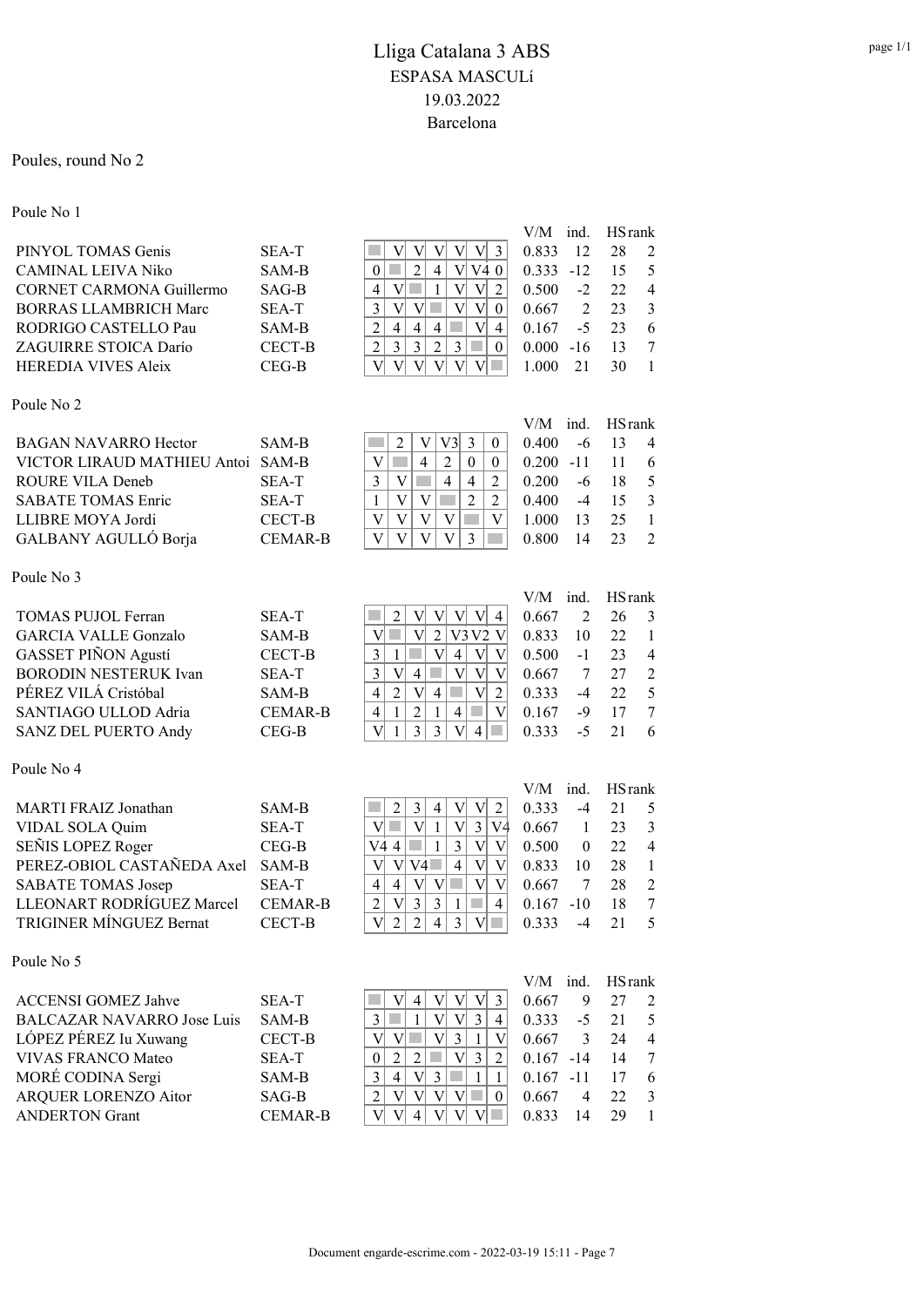Ranking of poules, round No 2 (ordered by ranking - 34 fencers)

|                | ran name and first name           | flag | club          | V/M   | ind.                     | HS | group          |
|----------------|-----------------------------------|------|---------------|-------|--------------------------|----|----------------|
| 1              | HEREDIA VIVES Aleix               |      | $CEG-B$       | 1.000 | 21                       | 30 | qualifier      |
| $\overline{2}$ | LLIBRE MOYA Jordi                 |      | <b>CECT-B</b> | 1.000 | 13                       | 25 | qualifier      |
| 3              | <b>ANDERTON Grant</b>             |      | CEMAR-        | 0.833 | 14                       | 29 | qualifier      |
| 4              | PINYOL TOMAS Genis                |      | SEA-T         | 0.833 | 12                       | 28 | qualifier      |
| 5              | PEREZ-OBIOL CASTAÑEDA Axel        |      | SAM-B         | 0.833 | 10                       | 28 | qualifier      |
| 6              | <b>GARCIA VALLE Gonzalo</b>       |      | SAM-B         | 0.833 | 10                       | 22 | qualifier      |
| 7              | GALBANY AGULLÓ Borja              |      | CEMAR-        | 0.800 | 14                       | 23 | qualifier      |
| 8              | <b>ACCENSI GOMEZ Jahve</b>        |      | SEA-T         | 0.667 | 9                        | 27 | qualifier      |
| 9              | SABATE TOMAS Josep                |      | SEA-T         | 0.667 | $\boldsymbol{7}$         | 28 | qualifier      |
| 10             | <b>BORODIN NESTERUK Ivan</b>      |      | SEA-T         | 0.667 | 7                        | 27 | qualifier      |
| 11             | <b>ARQUER LORENZO Aitor</b>       |      | SAG-B         | 0.667 | $\overline{\mathcal{L}}$ | 22 | qualifier      |
| 12             | LÓPEZ PÉREZ Iu Xuwang             |      | <b>CECT-B</b> | 0.667 | $\overline{3}$           | 24 | qualifier      |
| 13             | <b>TOMAS PUJOL Ferran</b>         |      | SEA-T         | 0.667 | $\overline{2}$           |    | $26$ qualifier |
| 14             | <b>BORRAS LLAMBRICH Marc</b>      |      | SEA-T         | 0.667 | $\overline{2}$           | 23 | qualifier      |
| 15             | VIDAL SOLA Quim                   |      | SEA-T         | 0.667 | $\mathbf{1}$             | 23 | qualifier      |
| 16             | SEÑIS LOPEZ Roger                 |      | $CEG-B$       | 0.500 | $\boldsymbol{0}$         | 22 | qualifier      |
| 17             | <b>GASSET PIÑON Agustí</b>        |      | CECT-B        | 0.500 | $-1$                     | 23 | qualifier      |
| 18             | <b>CORNET CARMONA Guillermo</b>   |      | SAG-B         | 0.500 | $-2$                     | 22 | qualifier      |
| 19             | <b>SABATE TOMAS Enric</b>         |      | SEA-T         | 0.400 | $-4$                     | 15 | qualifier      |
| 20             | <b>BAGAN NAVARRO Hector</b>       |      | SAM-B         | 0.400 | $-6$                     | 13 | qualifier      |
| 21             | PÉREZ VILÁ Cristóbal              |      | SAM-B         | 0.333 | $-4$                     | 22 | qualifier      |
| 22             | MARTI FRAIZ Jonathan              |      | SAM-B         | 0.333 | $-4$                     | 21 | qualifier      |
| 22             | TRIGINER MÍNGUEZ Bernat           |      | CECT-B        | 0.333 | $-4$                     | 21 | qualifier      |
| 24             | <b>BALCAZAR NAVARRO Jose Luis</b> |      | SAM-B         | 0.333 | $-5$                     | 21 | qualifier      |
| 24             | SANZ DEL PUERTO Andy              |      | $CEG-B$       | 0.333 | $-5$                     | 21 | qualifier      |
| 26             | <b>CAMINAL LEIVA Niko</b>         |      | SAM-B         | 0.333 | $-12$                    | 15 | qualifier      |
| 27             | ROURE VILA Deneb                  |      | SEA-T         | 0.200 | $-6$                     | 18 | qualifier      |
| 28             | VICTOR LIRAUD MATHIEU Antoine     |      | SAM-B         | 0.200 | $-11$                    | 11 | eliminat       |
| 29             | RODRIGO CASTELLO Pau              |      | SAM-B         | 0.167 | $-5$                     | 23 | eliminat       |
| 30             | SANTIAGO ULLOD Adria              |      | CEMAR-        | 0.167 | $-9$                     | 17 | eliminat       |
| 31             | LLEONART RODRÍGUEZ Marcel         |      | CEMAR-        | 0.167 | $-10$                    | 18 | eliminat       |
|                | 32 MORÉ CODINA Sergi              |      | SAM-B         | 0.167 | $-11$                    | 17 | eliminat       |
| 33             | <b>VIVAS FRANCO Mateo</b>         |      | SEA-T         | 0.167 | $-14$                    | 14 | eliminat       |
| 34             | ZAGUIRRE STOICA Darío             |      | CECT-B        | 0.000 | $-16$                    | 13 | eliminat       |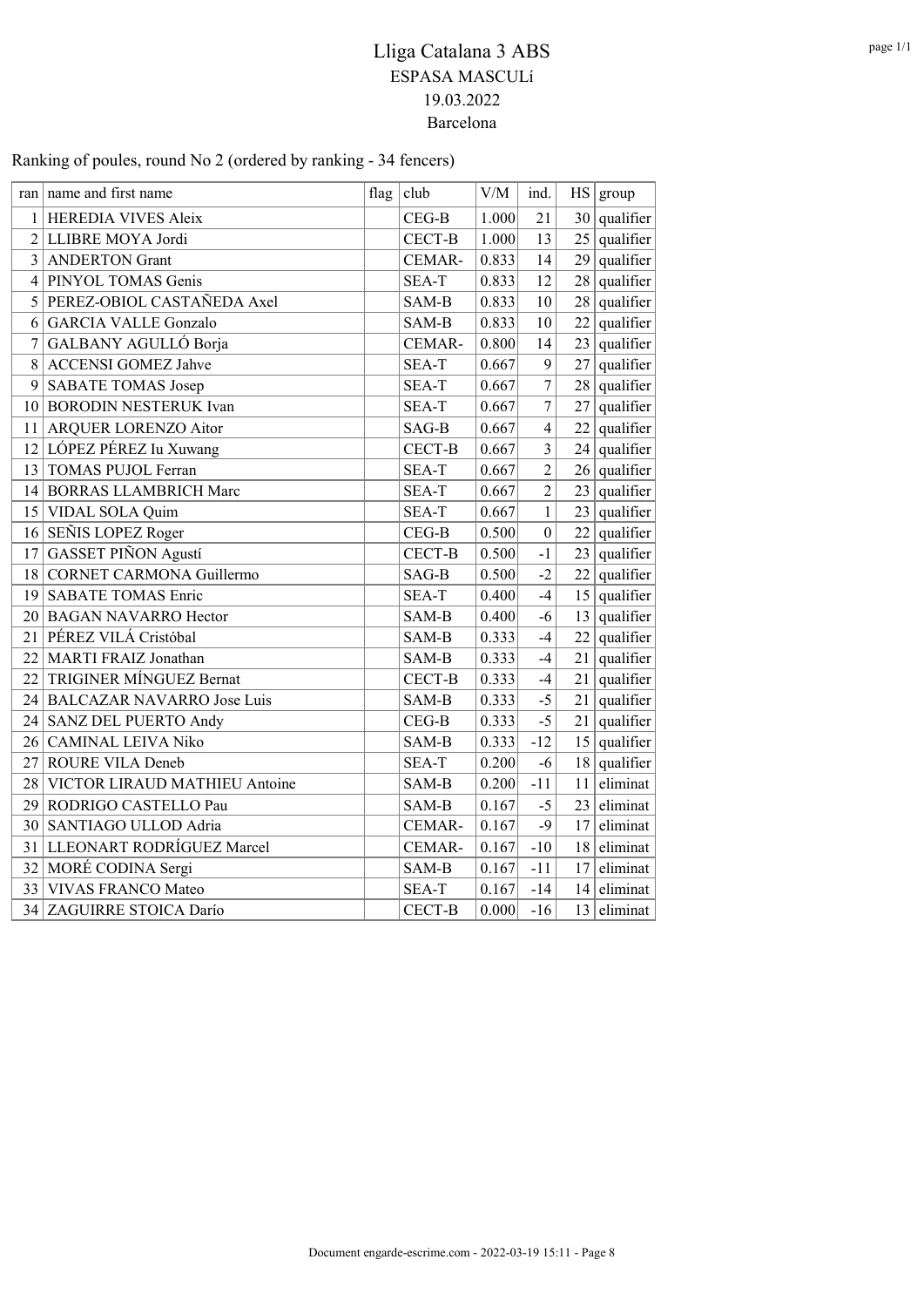| Ranking at the end of the poules (ordered by ranking - 27 fencers) |  |  |
|--------------------------------------------------------------------|--|--|
|--------------------------------------------------------------------|--|--|

|                | ran   name and first name         | flag | club    | V/M   | ind.                    | HS | group             |
|----------------|-----------------------------------|------|---------|-------|-------------------------|----|-------------------|
| 1              | HEREDIA VIVES Aleix               |      | $CEG-B$ | 1.000 | 21                      |    | $30$   qualifier  |
| $\overline{2}$ | LLIBRE MOYA Jordi                 |      | CECT-B  | 1.000 | 13                      |    | $25$ qualifier    |
| 3              | <b>ANDERTON Grant</b>             |      | CEMAR-  | 0.833 | 14                      | 29 | $ $ qualifier $ $ |
| 4              | PINYOL TOMAS Genis                |      | SEA-T   | 0.833 | 12                      |    | $28$ qualifier    |
| 5              | PEREZ-OBIOL CASTAÑEDA Axel        |      | SAM-B   | 0.833 | 10                      |    | $28$ qualifier    |
| 6              | <b>GARCIA VALLE Gonzalo</b>       |      | SAM-B   | 0.833 | 10                      | 22 | qualifier         |
| 7              | GALBANY AGULLÓ Borja              |      | CEMAR-  | 0.800 | 14                      |    | $23$ qualifier    |
| 8              | <b>ACCENSI GOMEZ Jahve</b>        |      | SEA-T   | 0.667 | 9                       | 27 | $ $ qualifier $ $ |
| 9              | SABATE TOMAS Josep                |      | SEA-T   | 0.667 | 7                       |    | $28$ qualifier    |
| 10             | <b>BORODIN NESTERUK Ivan</b>      |      | SEA-T   | 0.667 | $\overline{7}$          | 27 | qualifier         |
| 11             | <b>ARQUER LORENZO Aitor</b>       |      | SAG-B   | 0.667 | $\overline{4}$          |    | $22$ qualifier    |
| 12             | LÓPEZ PÉREZ Iu Xuwang             |      | CECT-B  | 0.667 | $\overline{\mathbf{3}}$ |    | $24$ qualifier    |
| 13             | <b>TOMAS PUJOL Ferran</b>         |      | SEA-T   | 0.667 | $\overline{2}$          |    | $26$ qualifier    |
| 14             | <b>BORRAS LLAMBRICH Marc</b>      |      | SEA-T   | 0.667 | $\overline{2}$          |    | $23$ qualifier    |
| 15             | VIDAL SOLA Quim                   |      | SEA-T   | 0.667 | $\mathbf{1}$            |    | $23$ qualifier    |
| 16             | SEÑIS LOPEZ Roger                 |      | $CEG-B$ | 0.500 | $\boldsymbol{0}$        | 22 | qualifier         |
| 17             | GASSET PIÑON Agustí               |      | CECT-B  | 0.500 | $-1$                    |    | $23$ qualifier    |
| 18             | <b>CORNET CARMONA Guillermo</b>   |      | SAG-B   | 0.500 | $-2$                    |    | $22$ qualifier    |
| 19             | <b>SABATE TOMAS Enric</b>         |      | SEA-T   | 0.400 | $-4$                    | 15 | $ $ qualifier $ $ |
| 20             | <b>BAGAN NAVARRO Hector</b>       |      | SAM-B   | 0.400 | $-6$                    | 13 | $ $ qualifier $ $ |
| 21             | PÉREZ VILÁ Cristóbal              |      | SAM-B   | 0.333 | $-4$                    | 22 | $ $ qualifier $ $ |
| 22             | MARTI FRAIZ Jonathan              |      | SAM-B   | 0.333 | $-4$                    | 21 | qualifier         |
| 22             | TRIGINER MÍNGUEZ Bernat           |      | CECT-B  | 0.333 | $-4$                    |    | $21$ qualifier    |
| 24             | <b>BALCAZAR NAVARRO Jose Luis</b> |      | SAM-B   | 0.333 | $-5$                    | 21 | qualifier         |
| 24             | SANZ DEL PUERTO Andy              |      | $CEG-B$ | 0.333 | $-5$                    | 21 | qualifier         |
| 26             | <b>CAMINAL LEIVA Niko</b>         |      | SAM-B   | 0.333 | $-12$                   |    | $15$ qualifier    |
| 27             | ROURE VILA Deneb                  |      | SEA-T   | 0.200 | $-6$                    |    | $18$ qualifier    |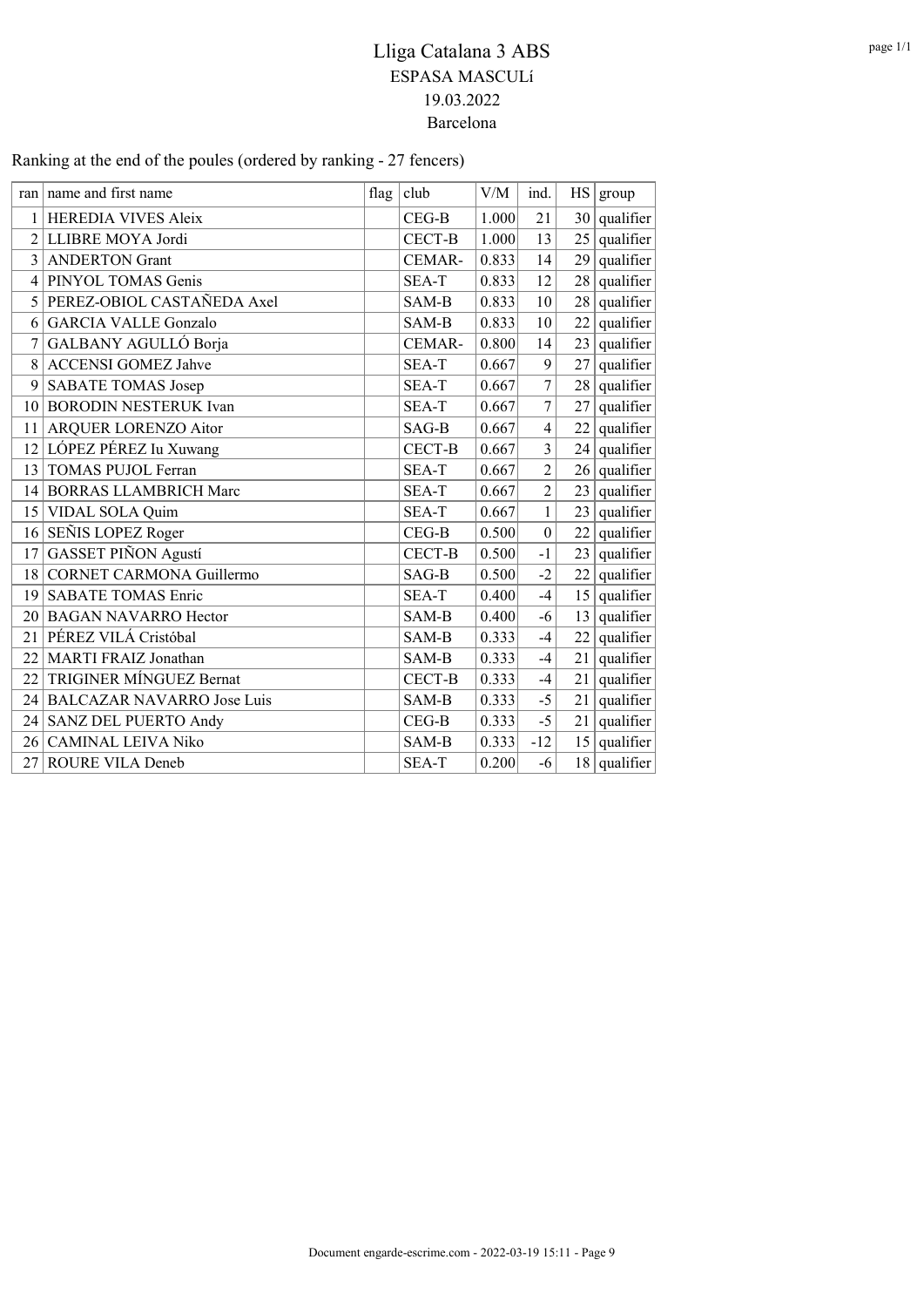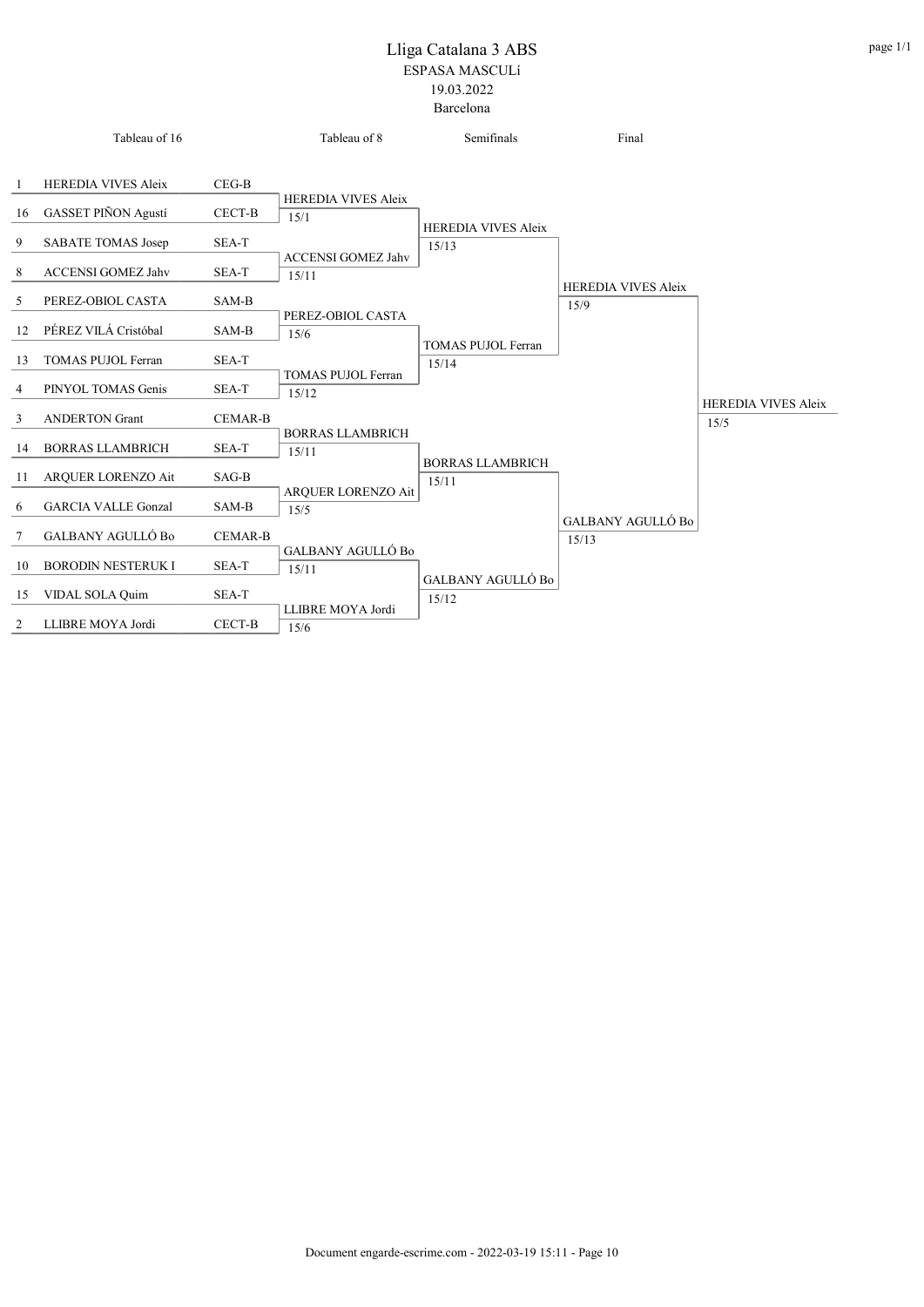|               | Tableau of 8                    |             | Semifinals                          | Final                      |                            |
|---------------|---------------------------------|-------------|-------------------------------------|----------------------------|----------------------------|
|               | <b>HEREDIA VIVES Aleix</b>      | $CEG-B$     |                                     |                            |                            |
| 8             | <b>ACCENSI GOMEZ Jahve</b>      | SEA-T       | <b>HEREDIA VIVES Aleix</b><br>15/13 | <b>HEREDIA VIVES Aleix</b> |                            |
| 5.            | PEREZ-OBIOL CASTAÑEDA Axe SAM-B |             | TOMAS PUJOL Ferran                  | 15/9                       |                            |
| 4             | <b>TOMAS PUJOL Ferran</b>       | SEA-T       | 15/14                               |                            | <b>HEREDIA VIVES Aleix</b> |
| $\mathcal{E}$ | <b>BORRAS LLAMBRICH Marc</b>    | SEA-T       | <b>BORRAS LLAMBRICH Marc</b>        |                            | 15/5                       |
| 6             | AROUER LORENZO Aitor            | SAG-B       | 15/11                               | GALBANY AGULLÓ Borja       |                            |
|               | GALBANY AGULLÓ Borja            | <b>CEMA</b> | GALBANY AGULLÓ Borja                | 15/13                      |                            |
| 2             | LLIBRE MOYA Jordi               | CECT-       | 15/12                               |                            |                            |